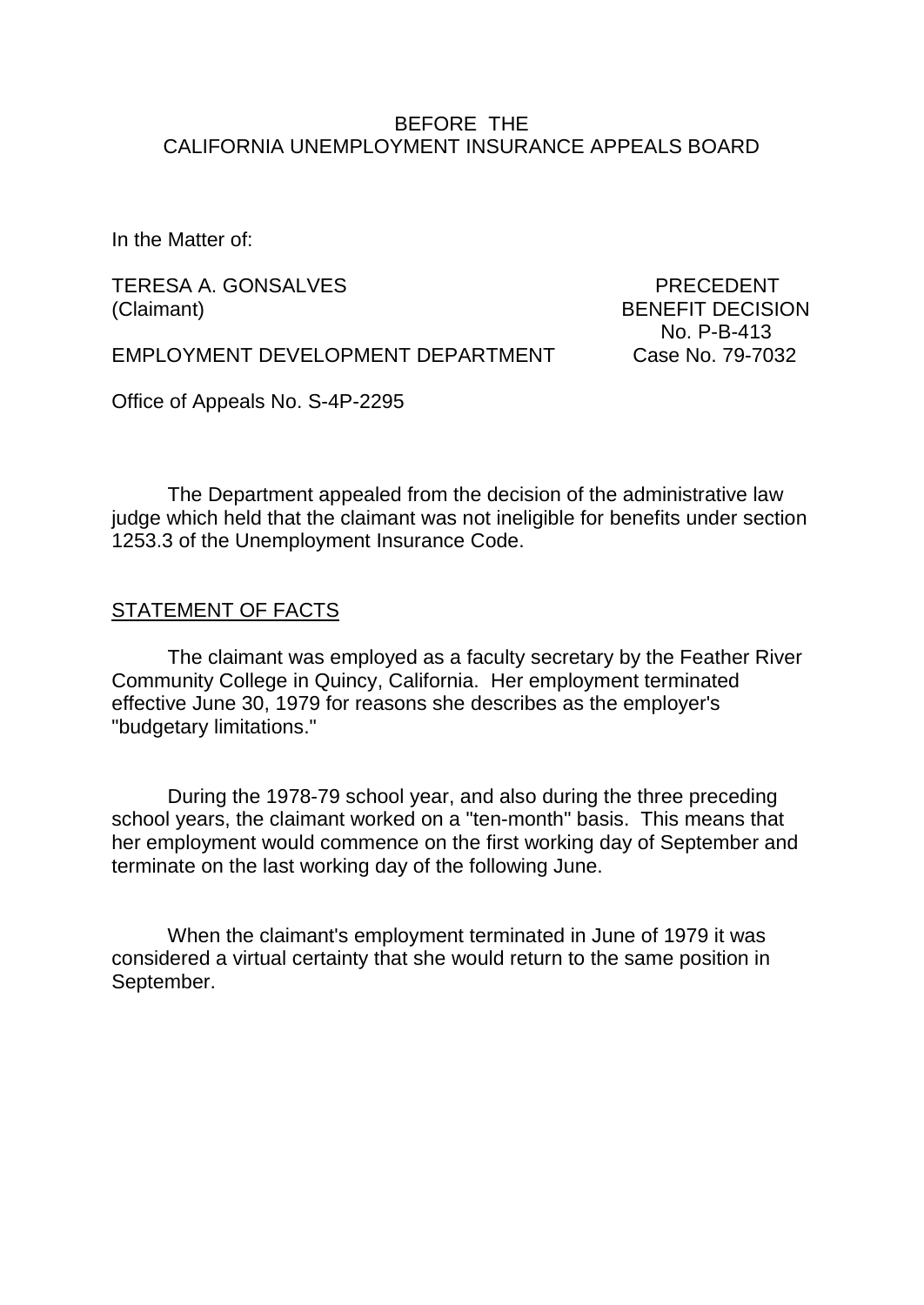Feather River Community College operated a summer session in 1979 from about June 23 to August 12. Some instructors and other personnel were employed for the summer session, but there was no work available for the claimant. On September 4, 1979 she returned to work at her regular position with the college.

Feather River Community College confers the A.A. degree. Its graduates are eligible to enroll in a four-year college to pursue courses of study leading to a bachelor's degree.

#### REASONS FOR DECISION

Section 1253.3 of the Unemployment Insurance Code states, in pertinent part:

"(a) Notwithstanding any other provision of this division, unemployment compensation benefits, extended duration benefits, and federal-state extended benefits are payable on the basis of service to which Section 3309(a)(1) of the Internal Revenue Code of 1954 applies, in the same amount, on the same terms, and subject to the same conditions as such benefits payable on the basis of other service subject to this division, except as provided by this section.

"(b) Benefits specified by subdivision (a) of this section based on service performed in the employ of a nonprofit organization, or of any public entity as defined by Section 605, with respect to service in an instructional, research, or principal administrative capacity for an educational institution shall not be payable to any individual with respect to any week which begins during the period between two successive academic years or terms or, when an agreement provides instead for a similar period between two regular but not successive terms, during such period, or during a period of paid sabbatical leave provided for in the individual's contract, if the individual performs such services in the first of such academic years or terms and if there is a contract or a reasonable assurance that such individual will perform services in any such capacity for any educational institution in the second of such academic years or terms.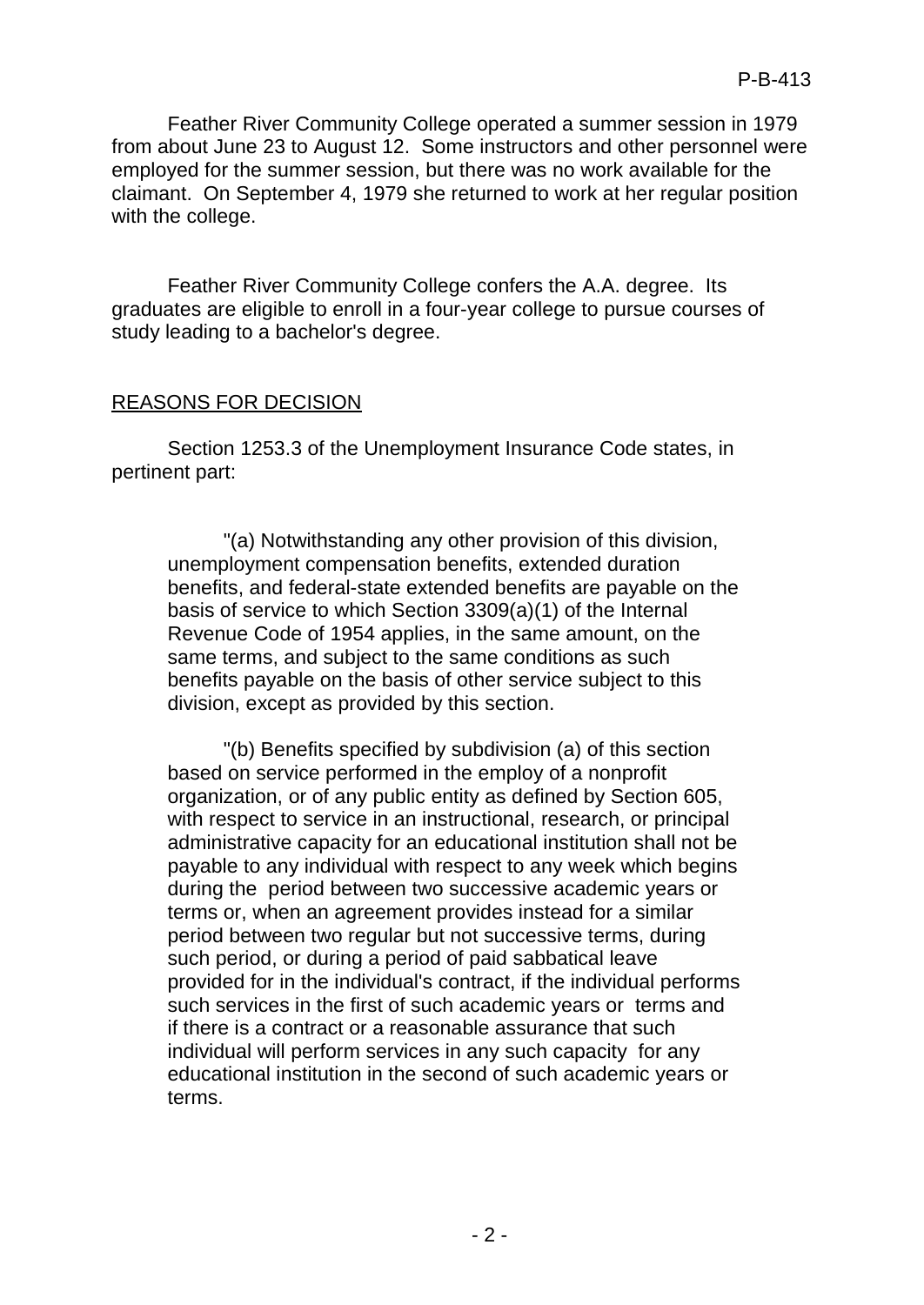"(c) Benefits specified by subdivision (a) of this section based on service performed in the employ of a nonprofit organization, or of any public entity as defined by Section 605, with respect to service in any other capacity than specified in subdivision (b) for an educational institution (other than an institution of higher education) shall not be payable to any individual with respect to any week which commences during a period between two successive academic years or terms if such individual performs such service in the first of such academic years or terms and there is a reasonable assurance that such individual will perform such service in the second of such academic years or terms.

"(d) Benefits specified by subdivision (a) of this section based on service performed in the employ of a nonprofit organization, or of any public entity as defined by Section 605, with respect to services specified by subdivision (b) or (c) shall not be payable to any individual with respect to any week which commences during an established and customary vacation period or holiday recess if such individual performs such services in the period immediately before such vacation period or holiday recess, and there is a reasonable assurance that such individual will perform such services in the period immediately following such vacation period or holiday recess.

"(e) For purposes of this section, 'institution of higher education\* means an educational institution which is a college or university . . . ."

The general intent of this law is that teachers and other school employees will not be eligible for unemployment insurance benefits during a summer vacation, or in other "recess" periods, unless they have become unemployed in the sense that they will not have a job to return to at the expiration of such a period.

Analysis of the pertinent language in the statute indicates that paragraph "b" applies only to members of professional staffs such as teachers, principals, and deans. As the claimant is employed as a secretary, she is not within this category.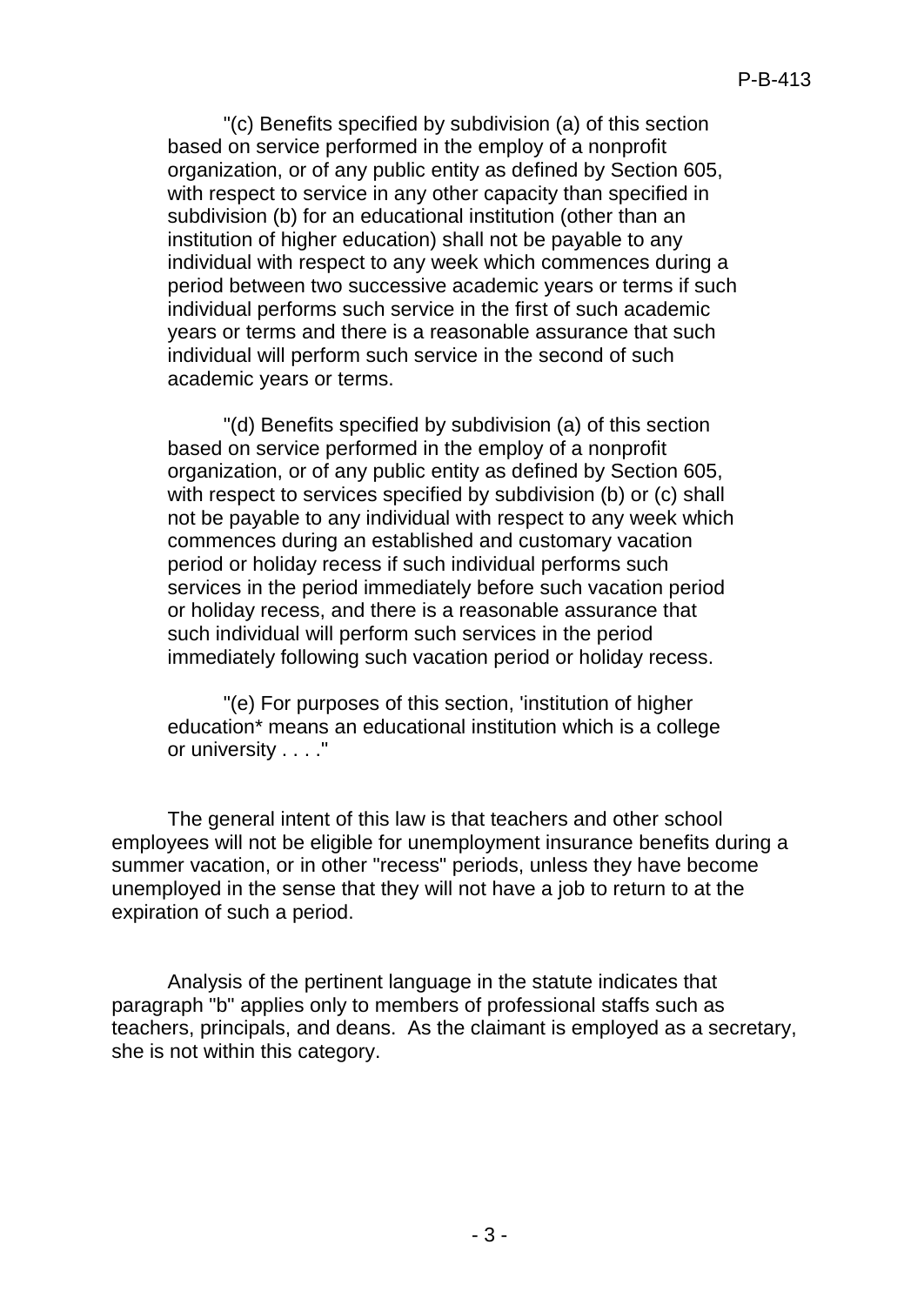The succeeding paragraph, "c," appears to cover all those employees not included in paragraph "b." However, an exception is indicated by the parenthetical phrase "other than an institution of higher education," which immediately follows the words "educational institution." In other words, a non-professional employee of an institution of higher education would be exempted from the ineligibility provisions of the statute.

The decision of the administrative law judge held that Feather River Community College is an institution of higher education and therefore the claimant is not subject to ineligibility under section 1253.3. In its appeal to this Board, the Department urges that such finding is erroneous and that Feather River Community College is not an institution of higher education within the meaning of the cited section. We do not agree.

Part 40 (also called the Donahoe Higher Education Act), Chapter 1, section 66010, of the California Education Code, provides in pertinent part:

"Public higher education consists of (a) all public community colleges heretofore and hereafter established pursuant to law. . . ." (Emphasis added.)

Section 66014 of Part 40 states:

"The provisions of this part [i.e., Part 40] shall supersede the provisions of any other law which conflict with the provisions of this part." (Emphasis added.)

It is evident that the legislature has included community colleges within its categorization of institutions of higher education. Indeed, it has gone beyond this and provided by statute that the definition will supersede any conflicting definitions elsewhere in the law. Consequently, we conclude that California community colleges are, by law, institutions of higher education for unemployment insurance purposes within the meaning of section 1253.3 of the code.